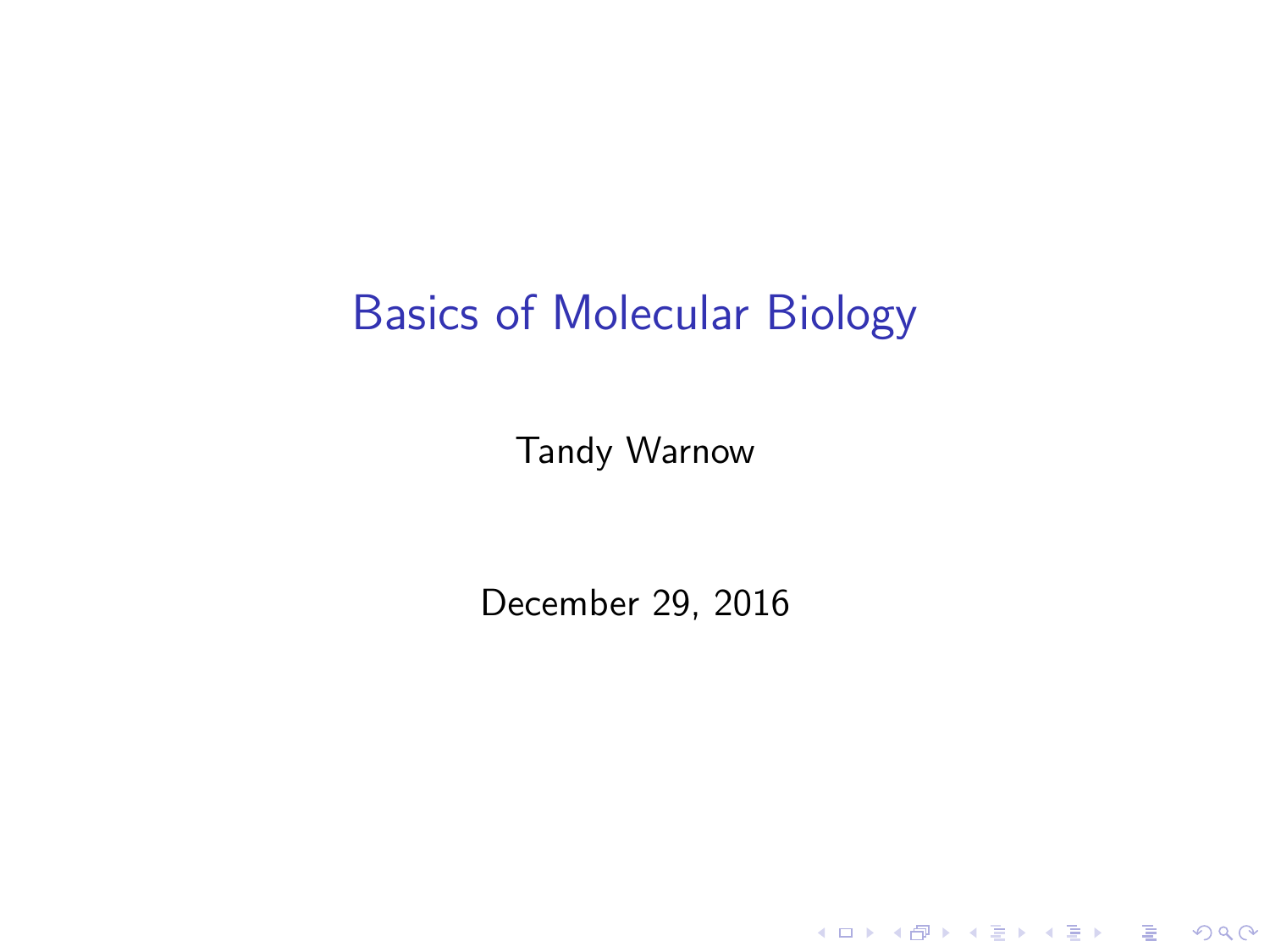#### Introduction to CS 466 Tandy Warnow

K ロ ▶ K @ ▶ K 할 > K 할 > 1 할 > 1 ⊙ 9 Q @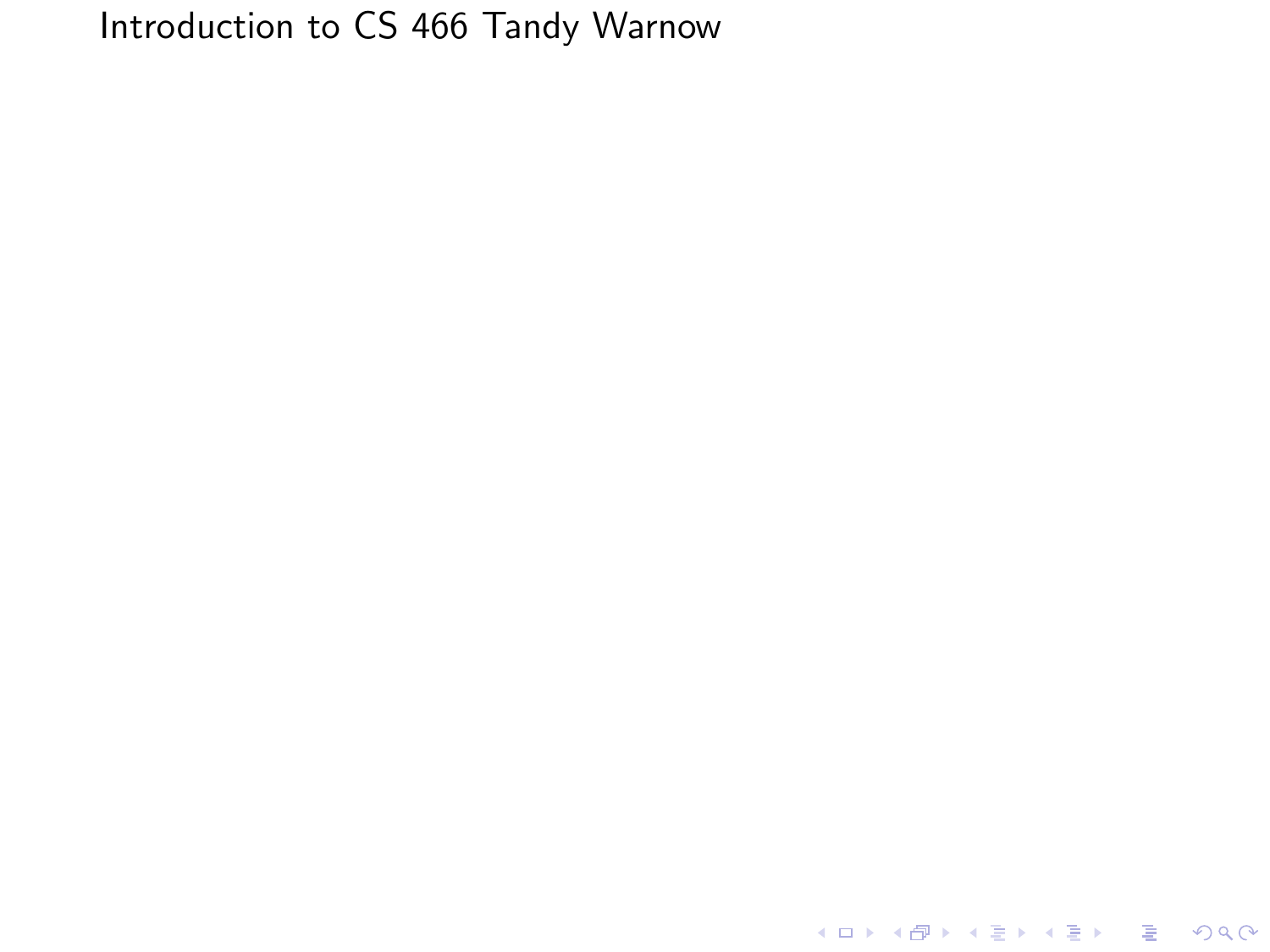This course is about:

- $\triangleright$  Understanding the tools used in biological sequence analysis
- $\triangleright$  Understanding the mathematical models underlying these tools

 $\triangleright$  Designing better methods for biological sequence analysis Fundamentally this requires computer science and statistics, but not too much biology!

**KORK ERKER ADE YOUR**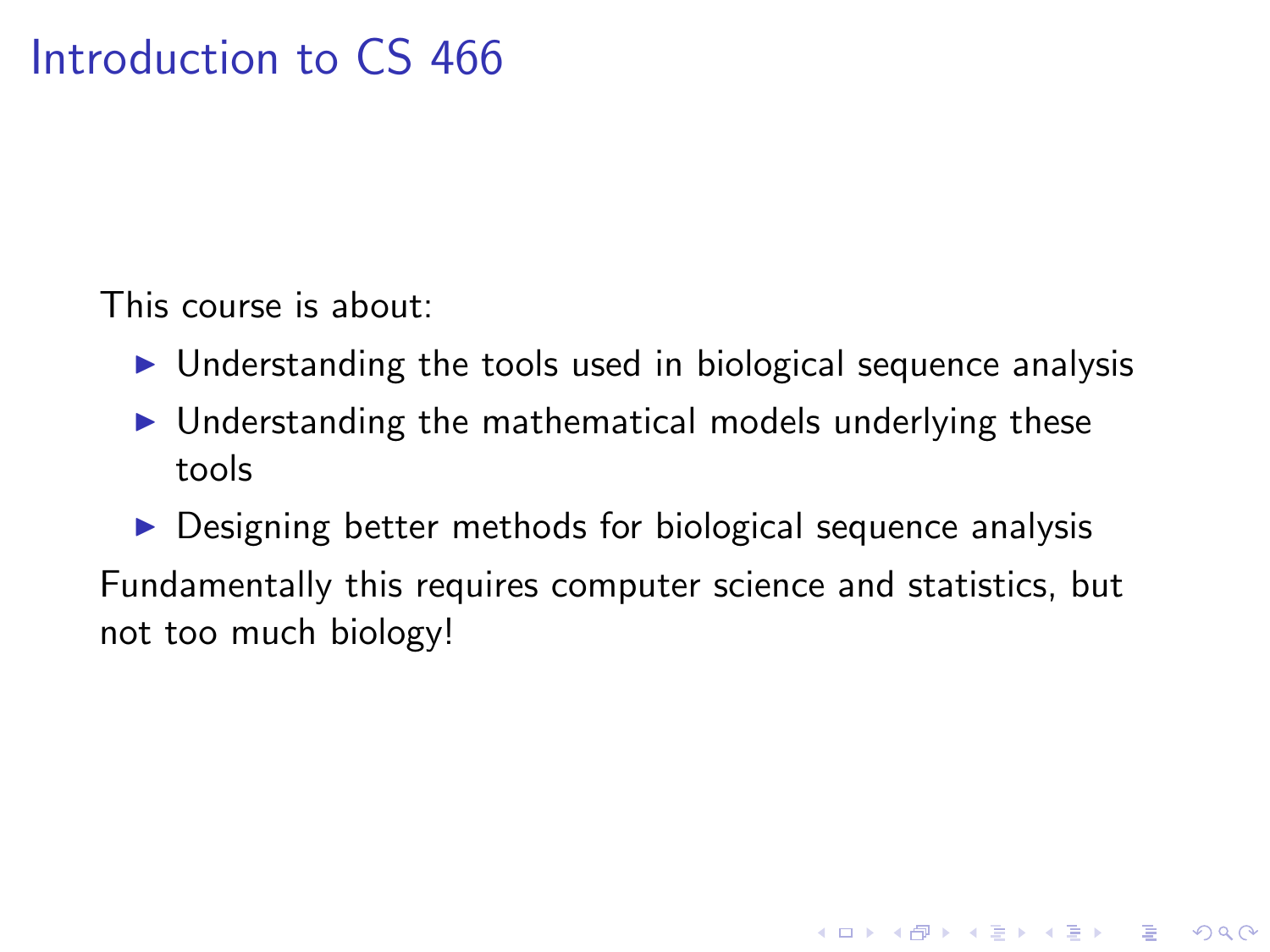## Biological topics we'll cover

- $\blacktriangleright$  Genome assembly and search
- $\triangleright$  Multiple sequence alignment and applications

**KOD KARD KED KED E VOOR** 

- $\blacktriangleright$  Phylogenetics
- $\blacktriangleright$  Protein sequence analysis
- $\blacktriangleright$  Metagenomics
- <span id="page-3-0"></span> $\triangleright$  Systems biology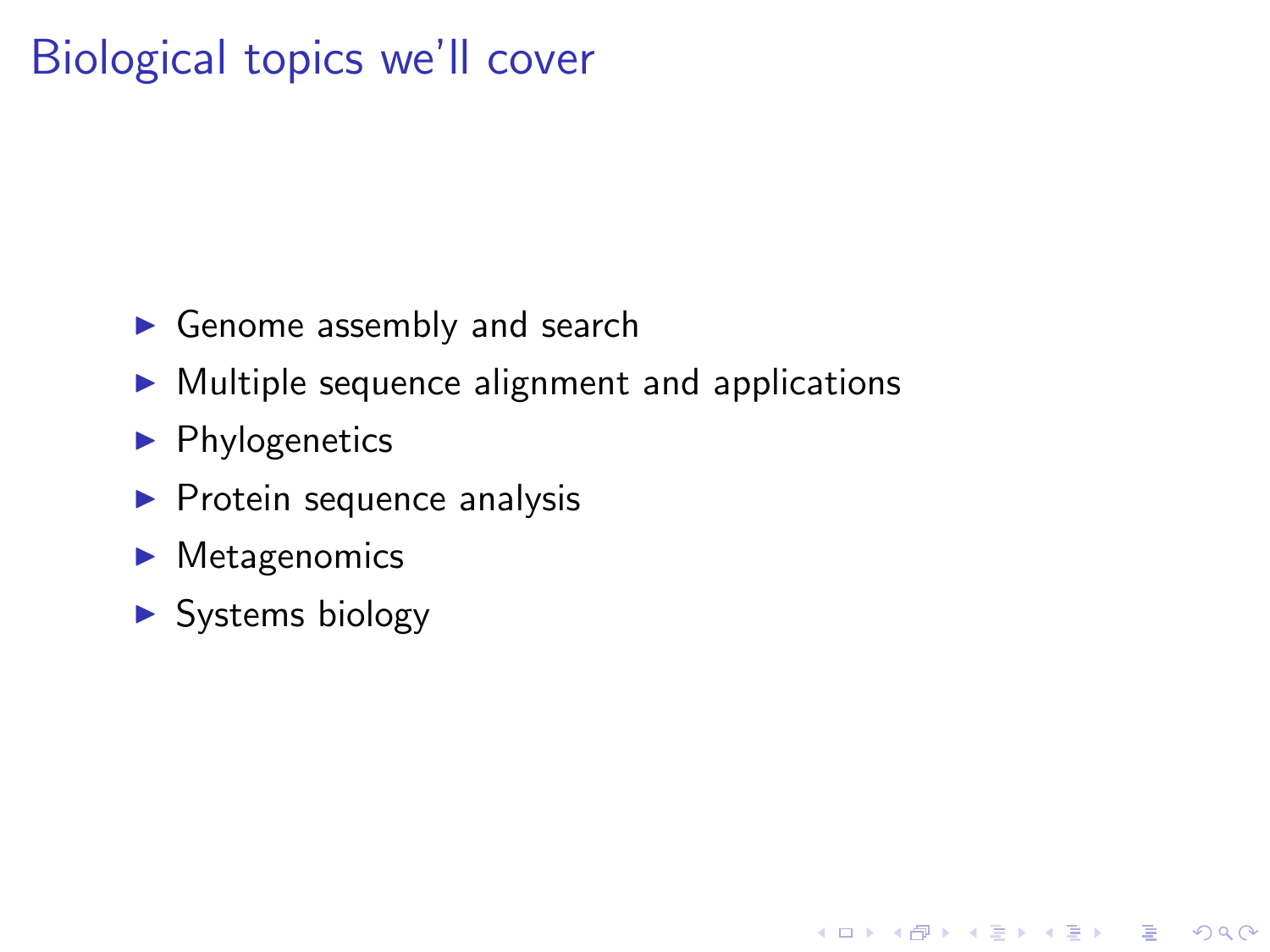# A multiple sequence alignment by profiles or profile HMMs are not modified during the process.



<span id="page-4-0"></span>*aligning* A<sup>1</sup> *and* A<sup>2</sup> *from Table 9.7, computing their [p](#page-3-0)r[o](#page-5-0)[fi](#page-3-0)[le](#page-4-0)[s](#page-5-0) [P](#page-0-0)*[1](#page-20-0) *[a](#page-0-0)[nd](#page-20-0)[P](#page-20-0)*<sup>2</sup> *(see Table 9.8),*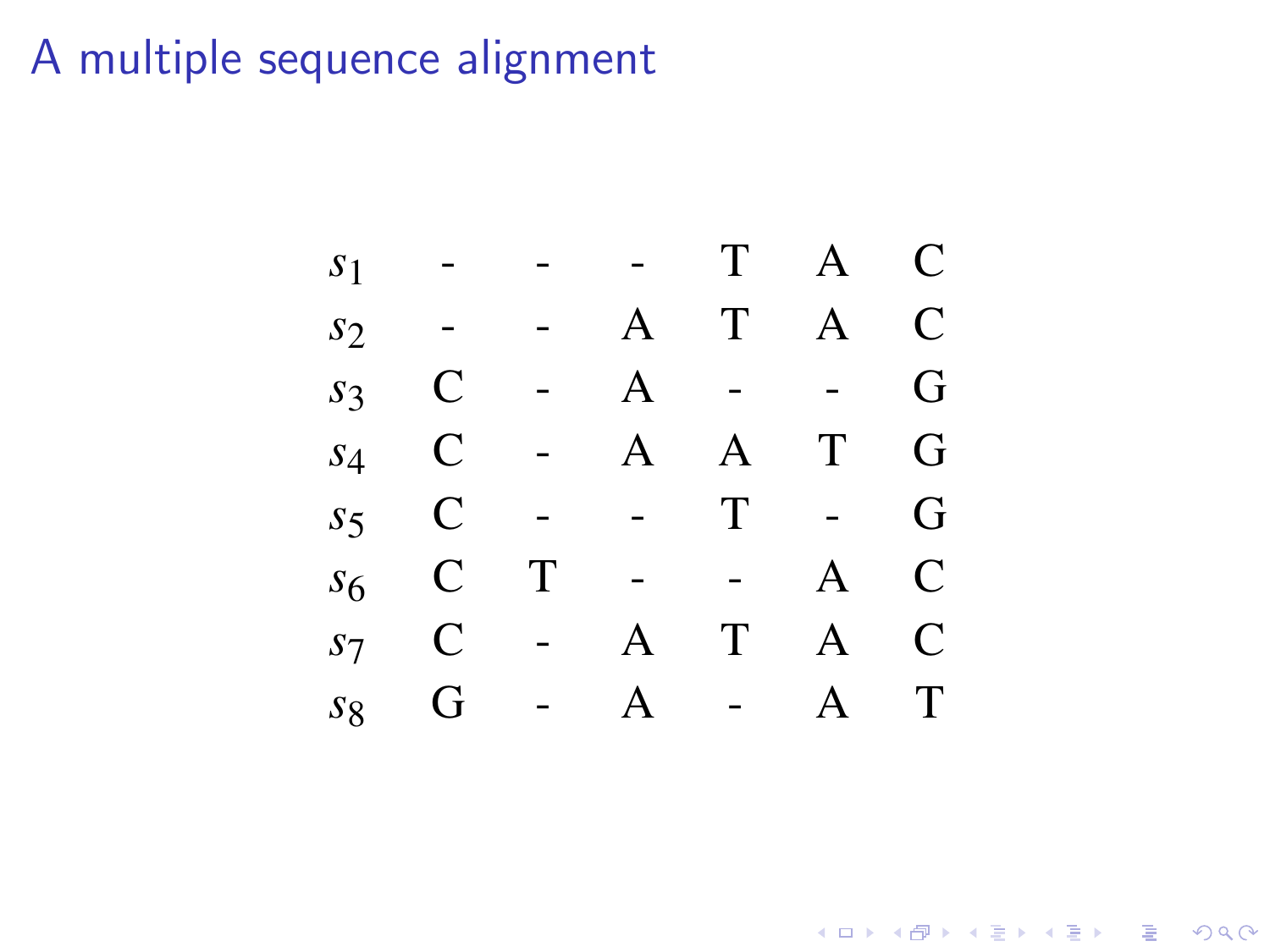## A phylogeny

#### **Bacteria Archaea** Eukaryota Green Filamentous Slime bacteria Entamoebae **Animals Spirochetes** molds Fungi Gram Methanosarcina positives Methanobacterium **Halophiles** Proteobacteria Plants Methanococcus Cyanobacteria **Ciliates** T. cele **Planctomyces Thermoproteus Flagellates** Pyrodicticum **Bacteroides Trichomonads** Cytophaga Microsporidia **Thermotoga Diplomonads Aquifex**

**KOD KARD KED KED E VOOR** 

**Phylogenetic Tree of Life** 

<span id="page-5-0"></span>From https://en.wikipedia.org/wiki/File:Phylogenetic tree.svg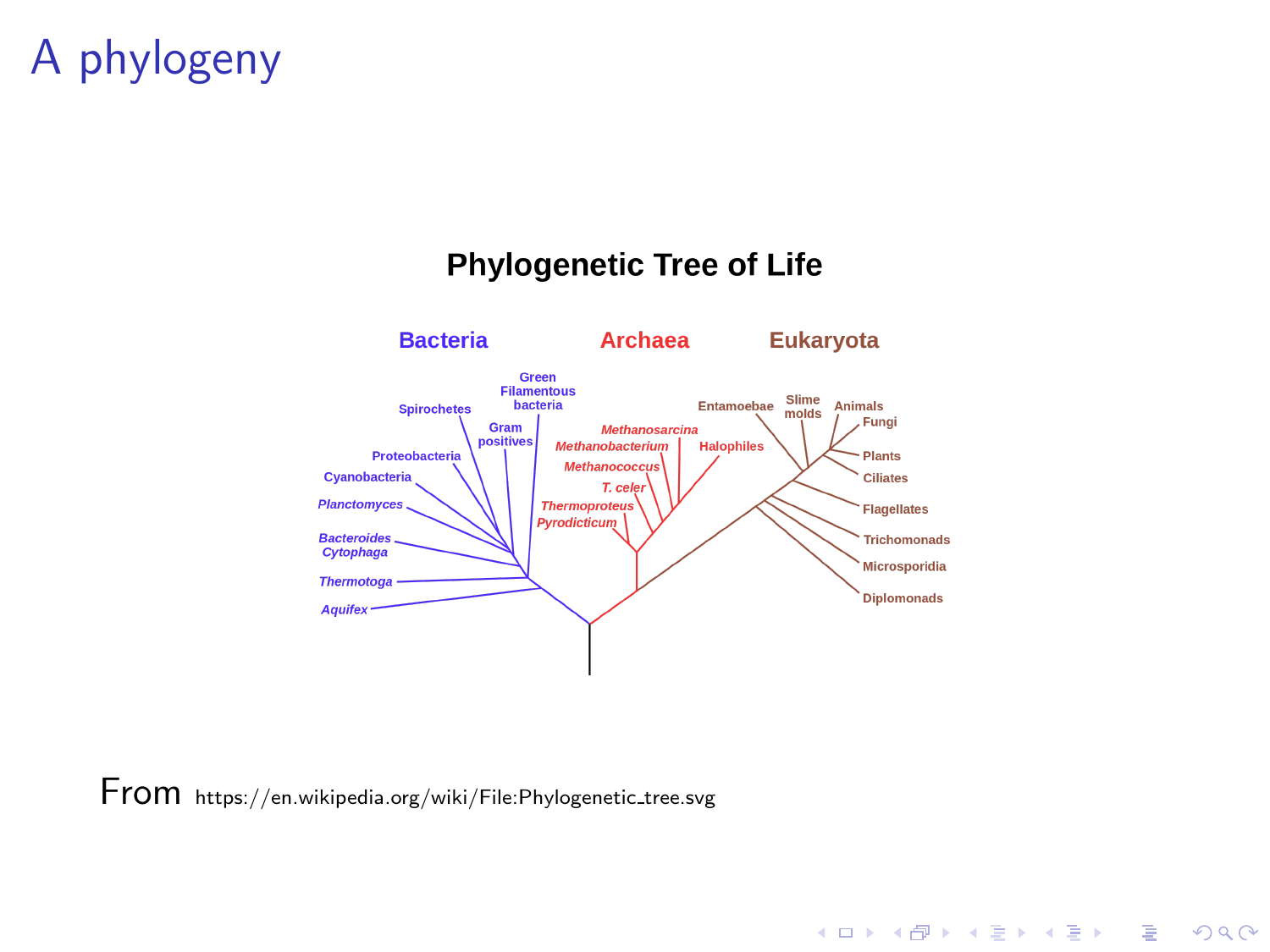## Systems Biology



**From** http://www.assignmentpoint.com/science/biology/systems-biology.html<br>(ロメイラメイミメ(ミメーニーク۹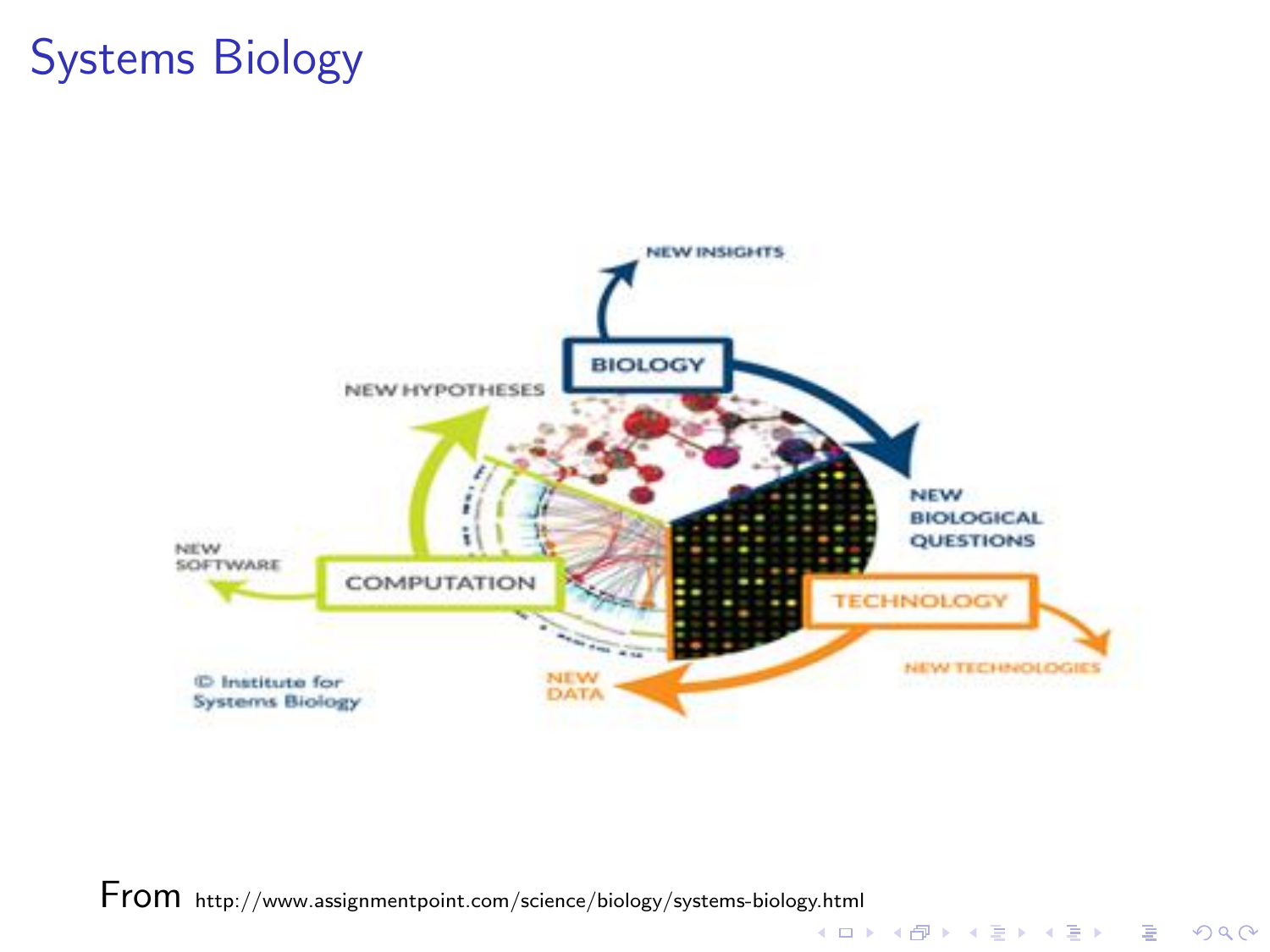### Regulatory Network



K ロ ▶ K @ ▶ K 할 ▶ K 할 ▶ | 할 | © 9 Q @

From http://en.wikipedia.org/wiki/Gene regulatory network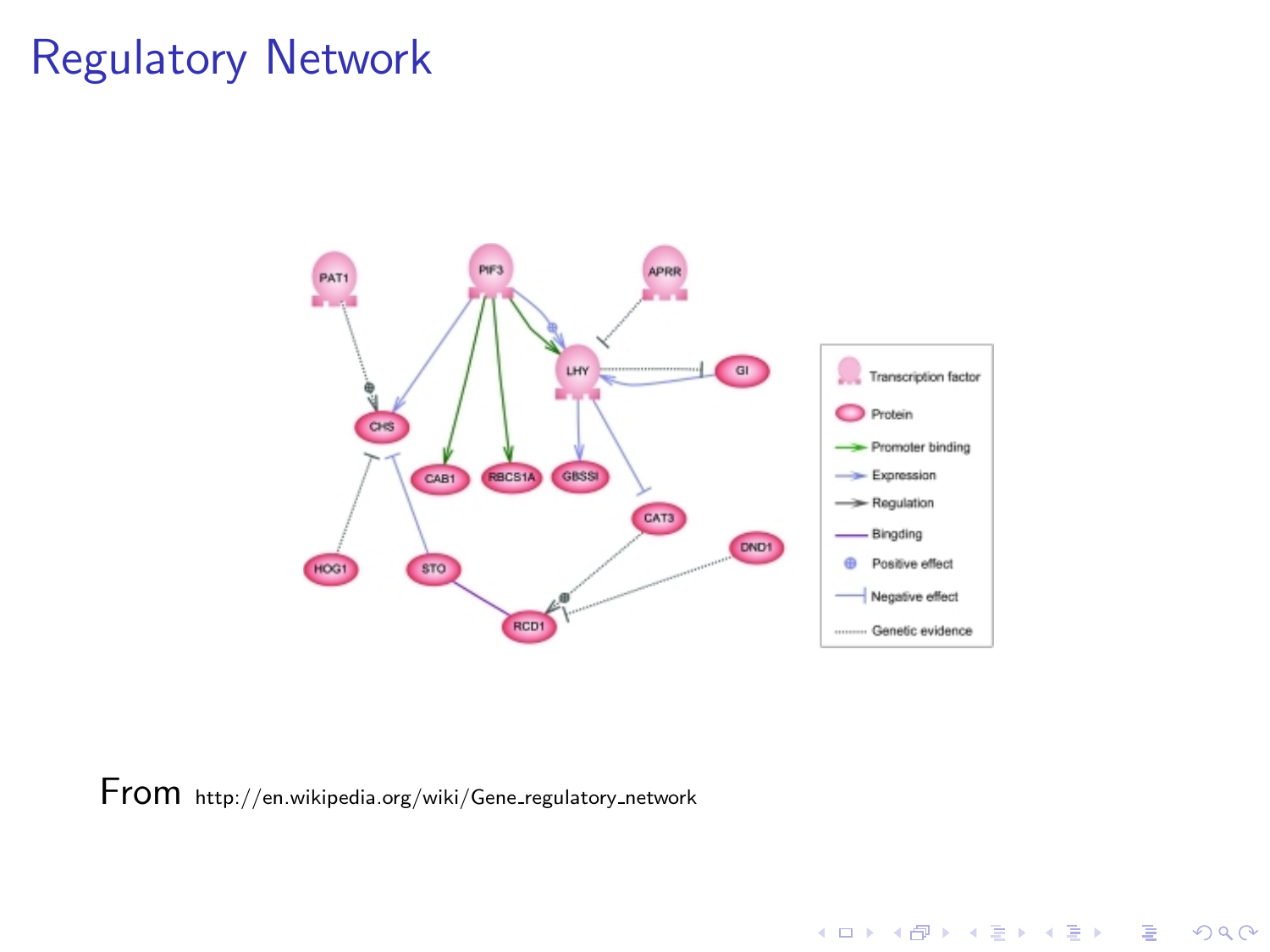## Protein-Protein Interaction Network



From https://ocw.mit.edu/courses/biology/7-343-network-medicine-using-systems-biology-and-signalingnetworks-to-create-novel-cancer-therapeutics-fall-2012/

K ロ ▶ K @ ▶ K 할 > K 할 > 1 할 > 1 이익어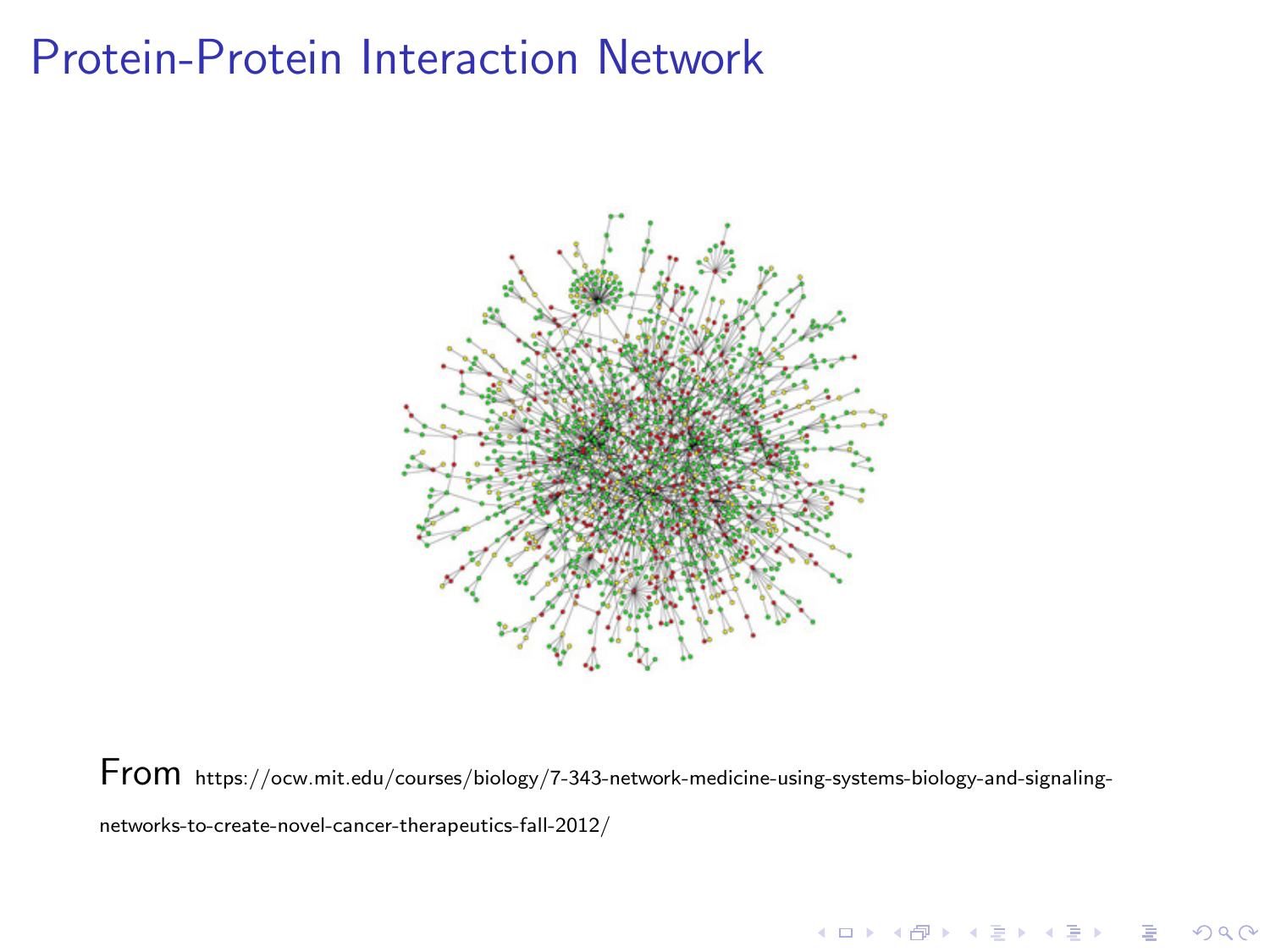## Steps in a phylogenomic analysis

- 1. Decide which species and genes are needed
- 2. Collect specimens and obtain sequence data
- 3. Compute multiple sequence alignments and phylogenetic trees for each gene

**KORK ERKER ADE YOUR** 

- 4. Estimate the species tree<sup>1</sup>
- 5. Estimate branch support and dates
- 6. Answer biological questions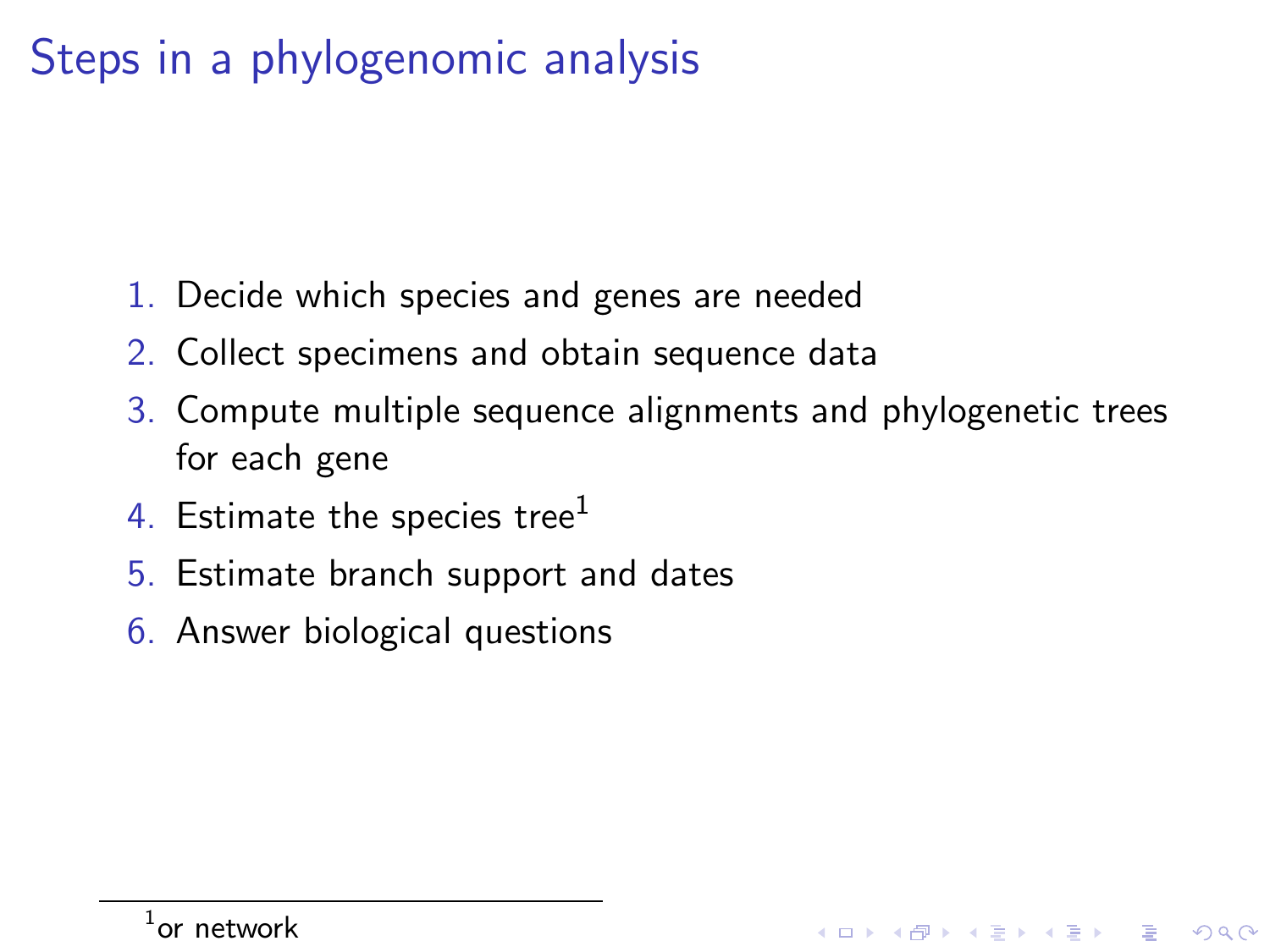#### **Proteins**

- $\triangleright$  Proteins can be seen as strings of amino acids, but they are also fundamental to function.
- $\triangleright$  Proteins form structures that enable them to interact with other proteins and with DNA molecules. The inference of protein structure is closely related to the inference of protein function.

K ロ ▶ K @ ▶ K 할 > K 할 > 1 할 > 1 이익어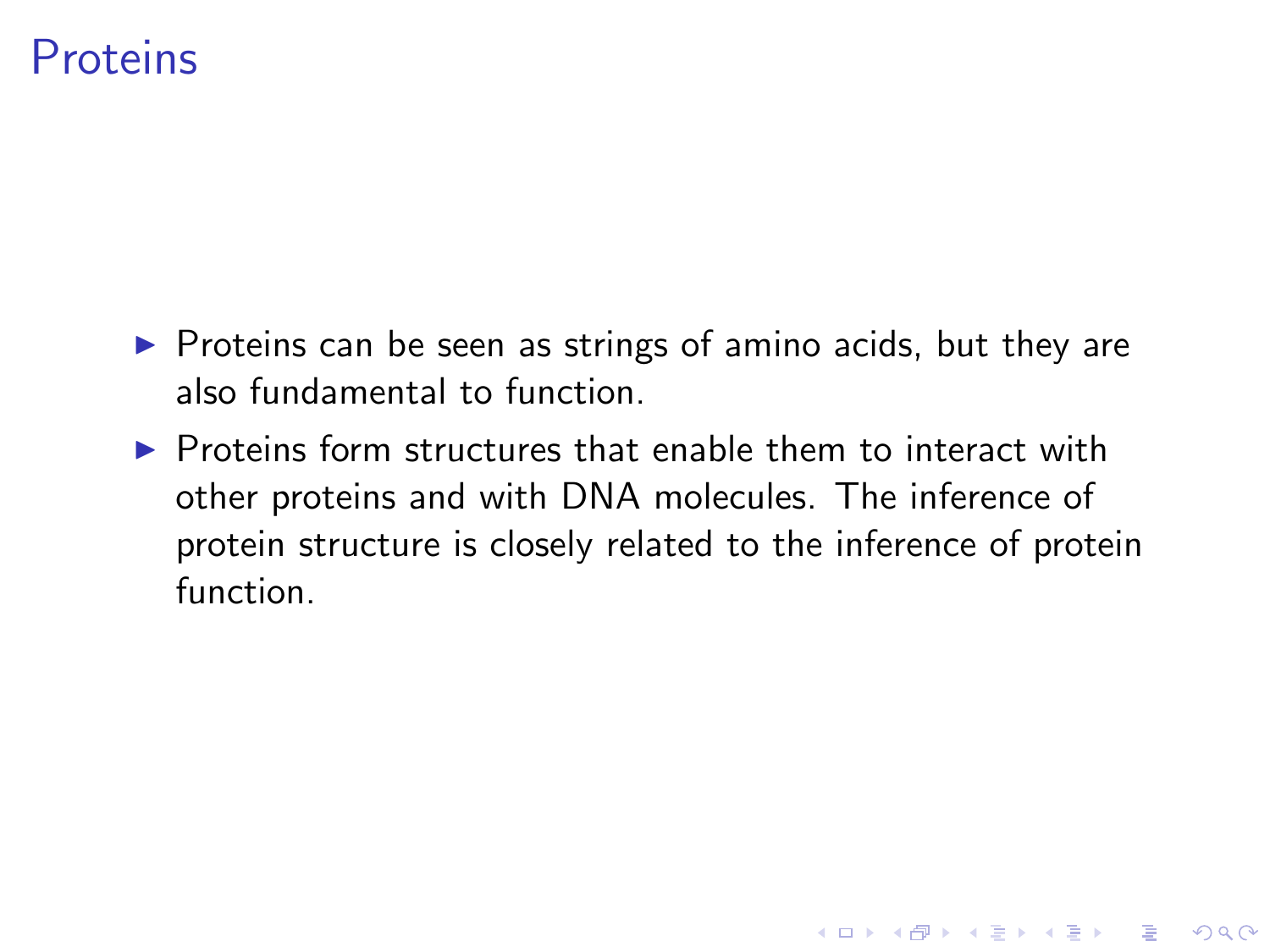#### Protein structure



 $\Rightarrow$ 

 $2990$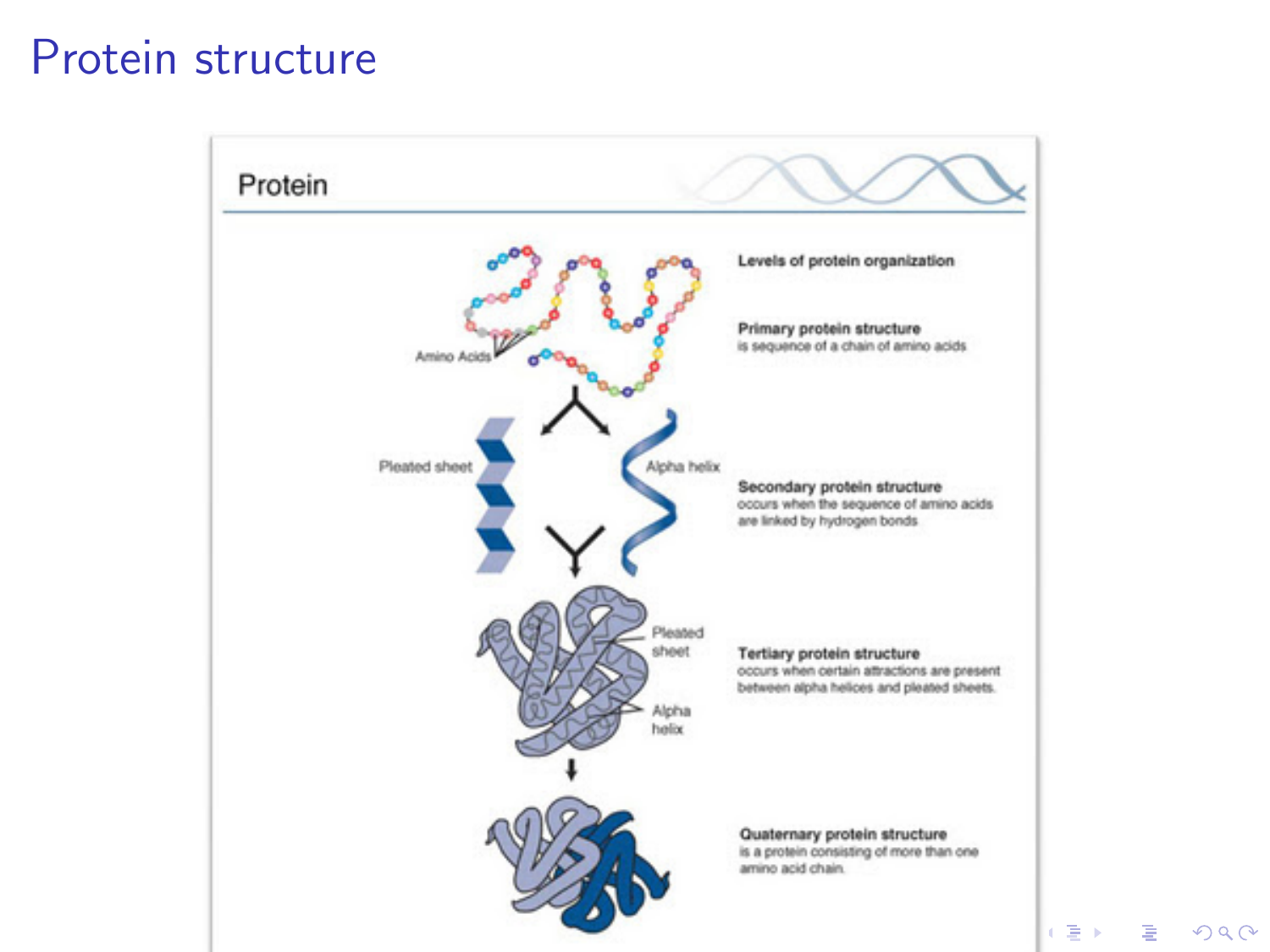## Inferring protein structure and/or function

A simple and common technique to infer the structure or function of a newly discovered protein sequence:

- $\triangleright$  Examine protein sequences in a public database (perhaps with known structure and/or function) and find the ones that are closest (in terms of its AA sequence), using methods like BLAST. These are the "homologous" sequences, and the set of homologous sequences forms a protein "family".
- $\blacktriangleright$  Then compute a pairwise sequence alignment for the new sequence and the closest homolog, and transfer the information.

**K ロ ▶ K @ ▶ K 할 X X 할 X 및 할 X X Q Q O**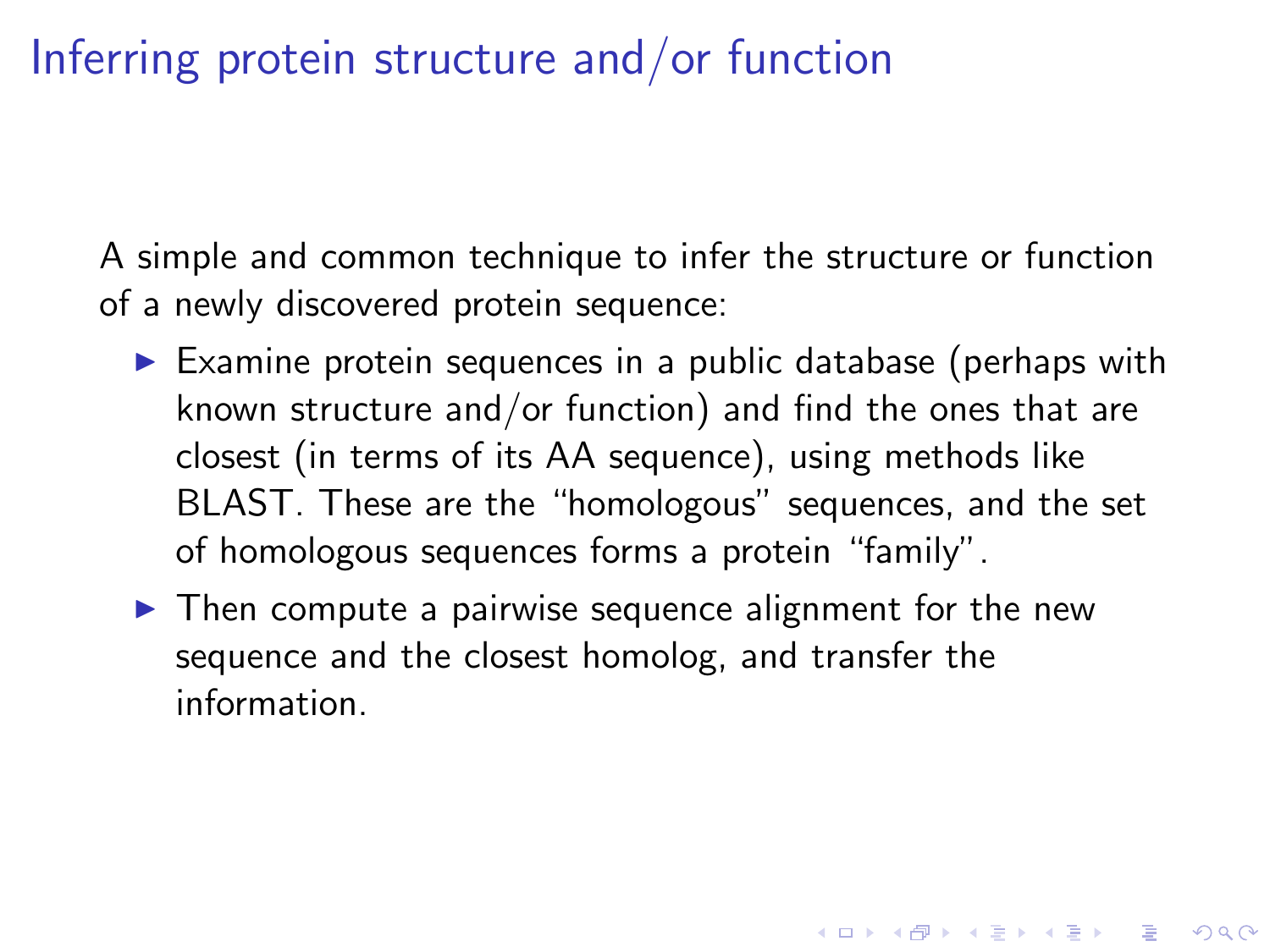Inferring protein structure and/or function

Or you could try one of these:

- ▶ Better: Compute a multiple sequence alignment and tree for the new sequence and its homologs, and see where the new sequence is located in the tree. Infer function and structure at the internal nodes of the tree, and transfer the information to the new sequence.
- $\triangleright$  Even better (if available): Use a profile Hidden Markov Model or other statistical model for the family that is annotated with structural features, and align the new sequence to the model. Transfer structural information.

The same could be done with RNAs, which also form structures and have functions.

4 D > 4 P + 4 B + 4 B + B + 9 Q O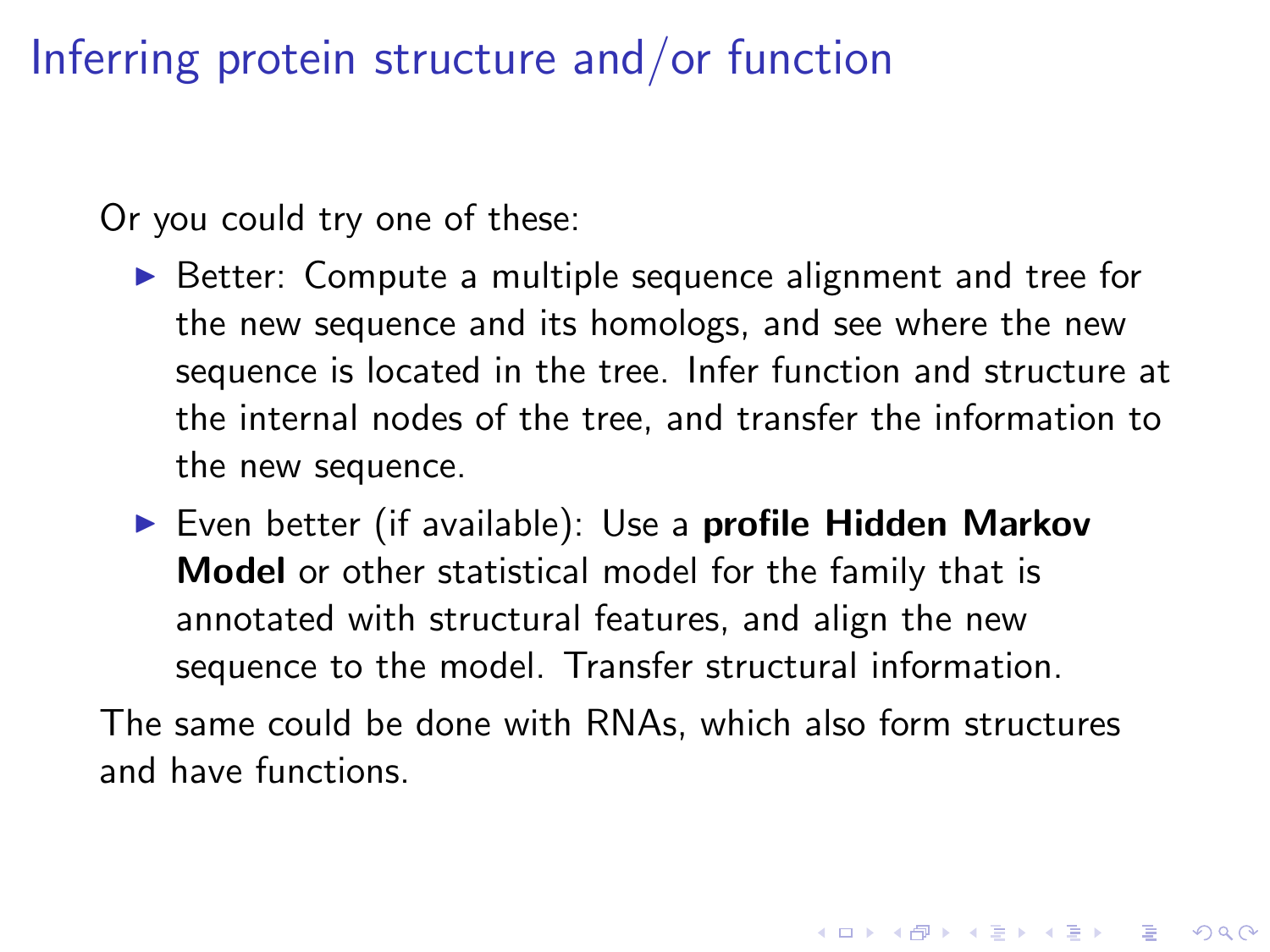## Repeating themes

- $\blacktriangleright$  Genome sequencing data
- $\blacktriangleright$  Multiple sequence alignment
- $\blacktriangleright$  Phylogenetic tree
- $\triangleright$  Protein and RNA structure and function
- $\triangleright$  BLAST (or other database search tools)
- **P** profile Hidden Markov Models (HMMs)

**KOD KARD KED KED E VOOR**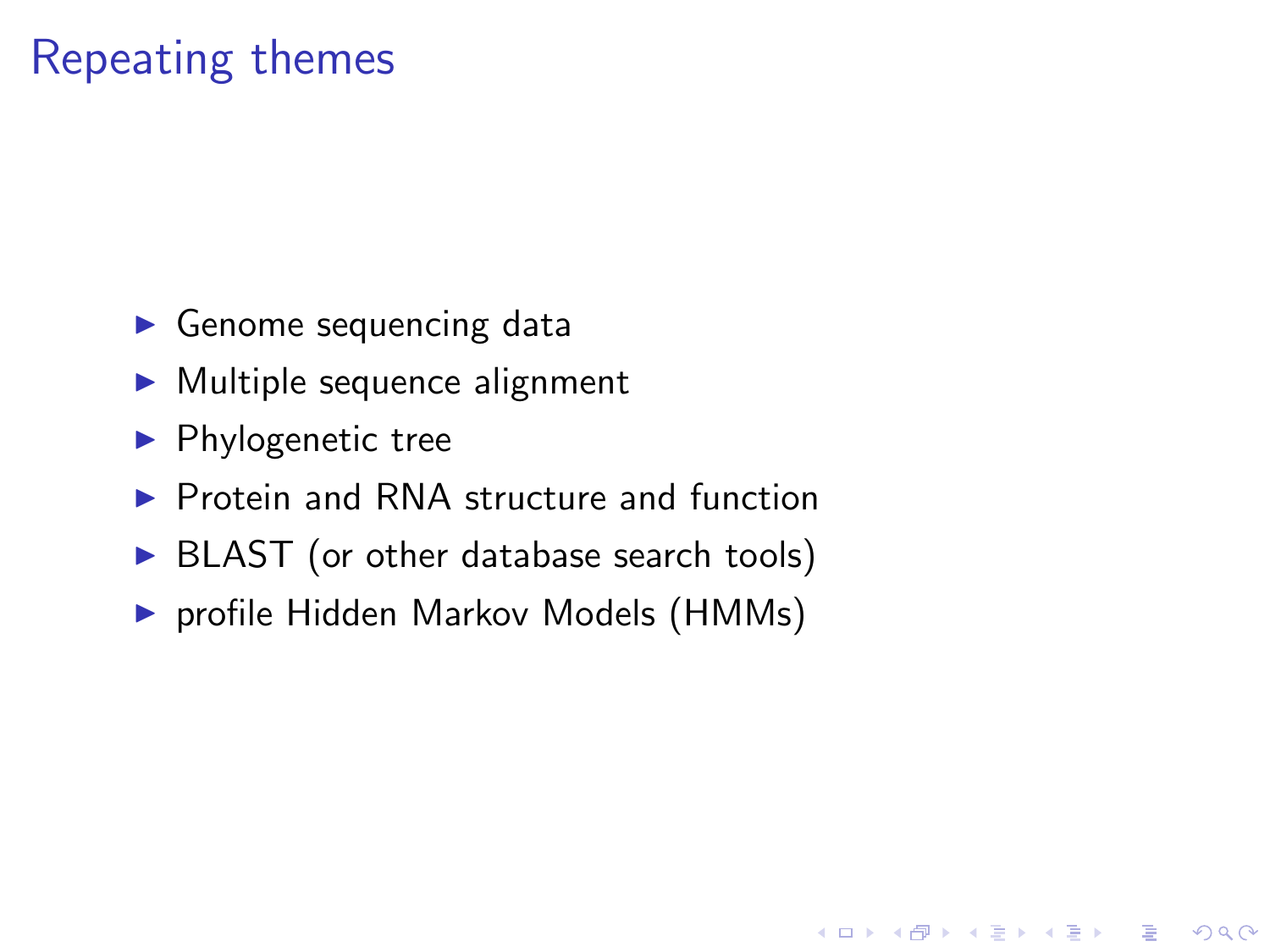### This course

This course is about:

- $\triangleright$  designing better algorithms ones that are more accurate and are scalable to large datasets.
- $\triangleright$  proving theorems about methods under statistical models (especially for phylogenies)
- $\blacktriangleright$  dataset analysis

You don't need to know any biology for this; you'll learn as you go. Most of the work is really a combination of computer science and statistics.

**KORK ERKER ADE YOUR**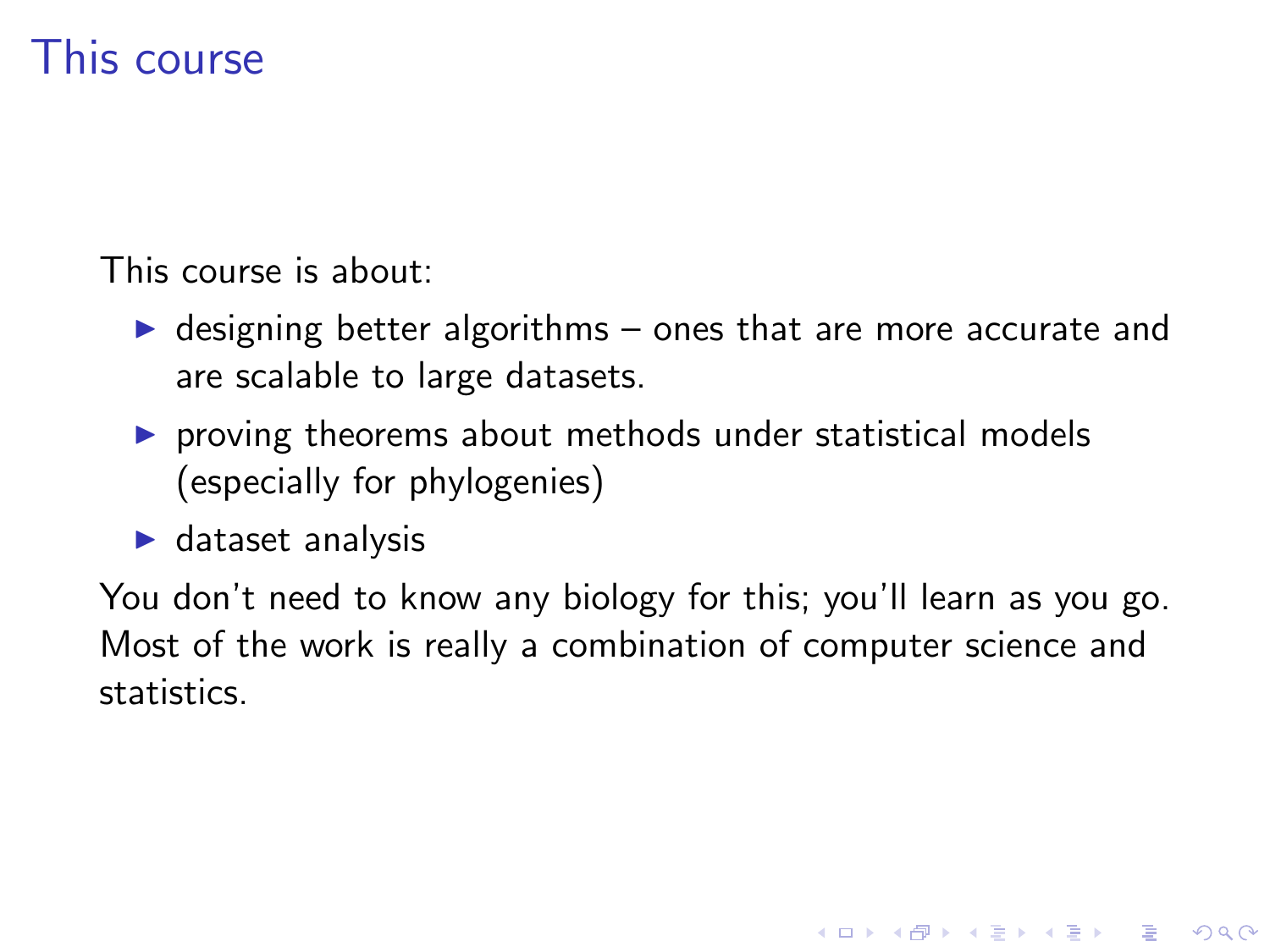### Basic vocabulary, page 1

- $\triangleright$  Nucleotide sequences (RNA and DNA): think of them as strings over a four-letter alphabet (ACTG for DNA, ACUG for RNA)
- $\triangleright$  Protein sequences: composed of amino acids, of which there are 20
- $\triangleright$  Coding sequences: only some nucleotide sequences are used to create proteins. Those sequences are called exons.
- $\triangleright$  Codons: three nucleotides in a row, that are used to create amino acids. Every codon makes a single amino acid. Hence, this is a many-to-one mapping, called the Genetic code.
- $\triangleright$  Gene: used to mean something specific, and it's no longer clear what it means. However, it's safe to think of this as a collection of regions of a genome that may have some function.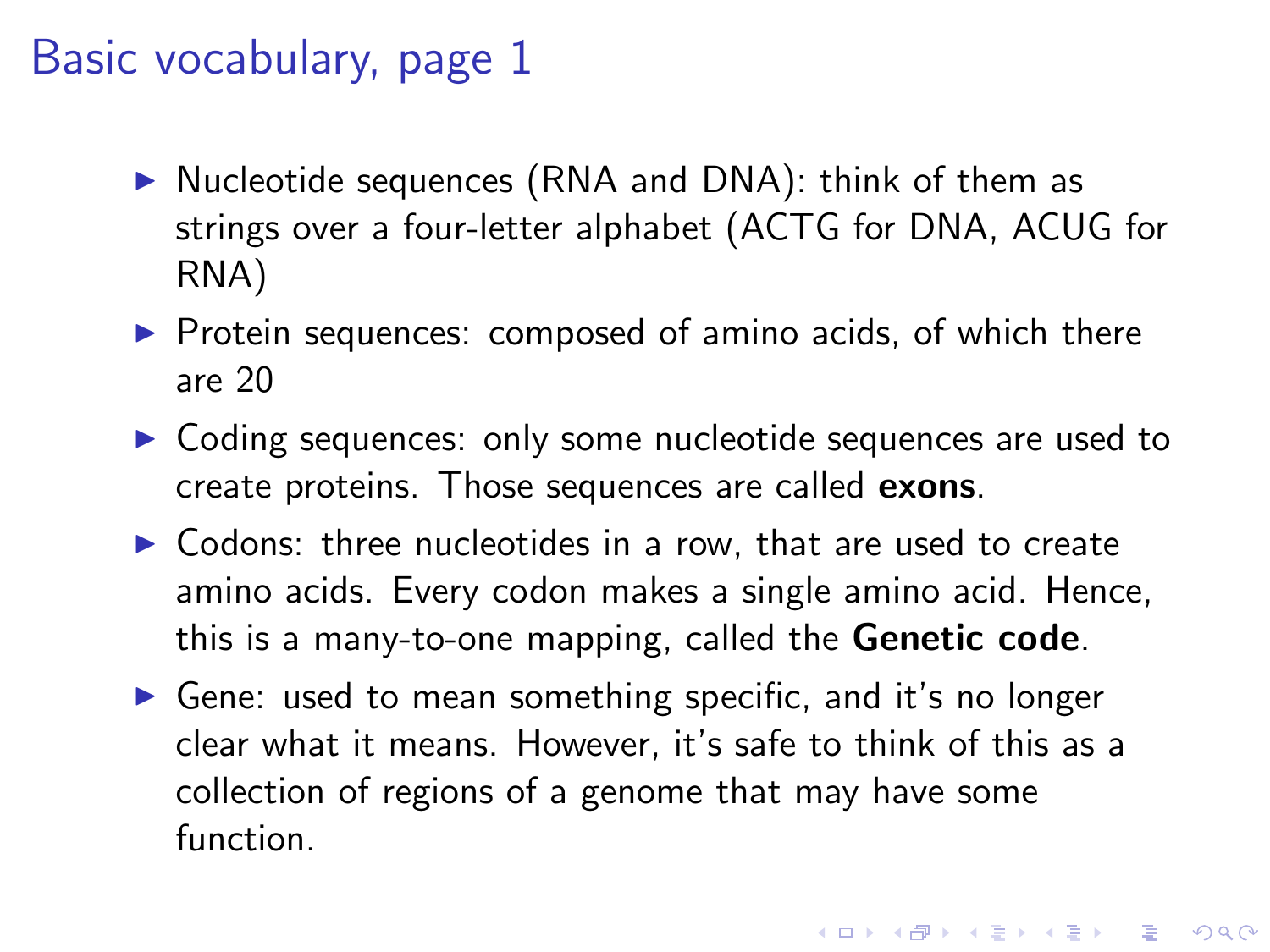### Basic vocabulary, page 2

- $\triangleright$  Genome: the collection of chromosomes that carry genetic information (in the form of DNA), which is inherited.
- $\blacktriangleright$  Alleles: in diploid organisms, we have two copies of each chromosome, and so two copies of the gene at a given locus (position) in the genome; each of these copies is called an allele. The collection of alleles is the **genotype**.
- $\triangleright$  Transcription: the action of changing a DNA sequence into messenger RNA.
- $\triangleright$  Translation: the action of changing a string of messenger RNA into a string of amino acids. (Think of this as DNA makes RNA, and RNA makes proteins...)
- $\triangleright$  Exons: the portion of the gene that remains after the introns are removed during transcription.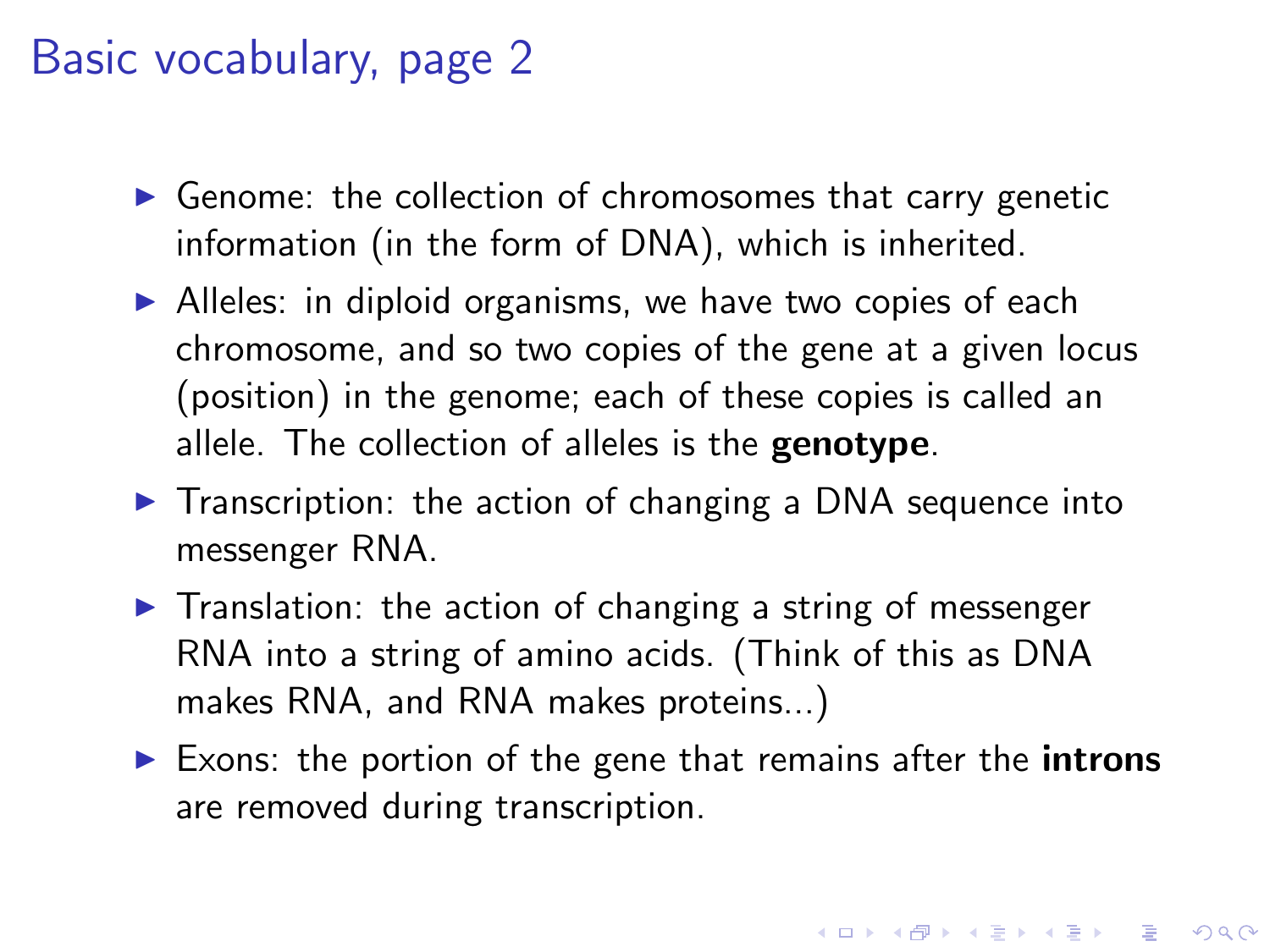### Basic vocabular, page 3

- $\triangleright$  Mutations: substitutions of nucleotides by other nucleotides in the genome.
- $\triangleright$  Synonymous mutations (or silent mutations): Mutations that occur in coding regions (i.e., exons) and that do not change the resultant amino acids, due to the many-to-one mapping of the genetic code.
- $\triangleright$  Non-synonymous mutations: mutations that do change the resultant amino acid.
- $\triangleright$  Natural selection: preferential survival and reproduction or preferential elimination of individuals with certain genotypes
- $\triangleright$  Neutral evolution: evolutionary changes that are not impacted by selection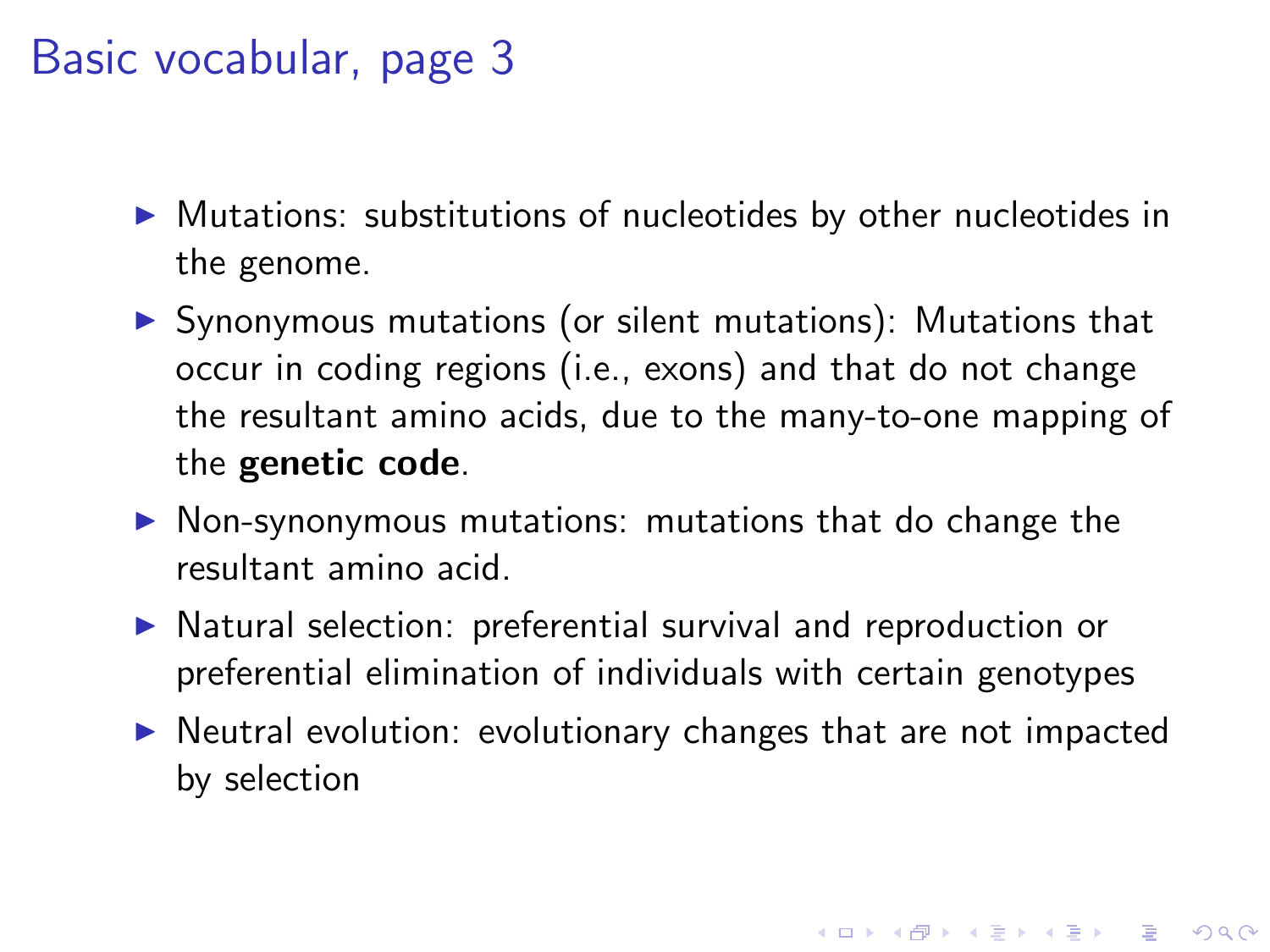### Basic vocabulary, page 4

- $\blacktriangleright$  Phylogeny: an evolutionary tree or possibly evolutionary network
- $\triangleright$  Gene tree: a phylogeny based on a single gene
- $\triangleright$  Species tree: a phylogeny that represents how species evolved
- $\blacktriangleright$  Hybridization: when two different species mate and have offspring, called hybrids
- $\blacktriangleright$  Horizontal gene transfer: when genetic material is transferred from one organism into another
- $\blacktriangleright$  Homology: related by descent from a common ancestor
- $\triangleright$  Species: too complicated to answer
- ▶ Genus, Family, Order, Class, Phylum, Kingdom, Domain the hierarchies in a taxonomy

4 D > 4 P + 4 B + 4 B + B + 9 Q O